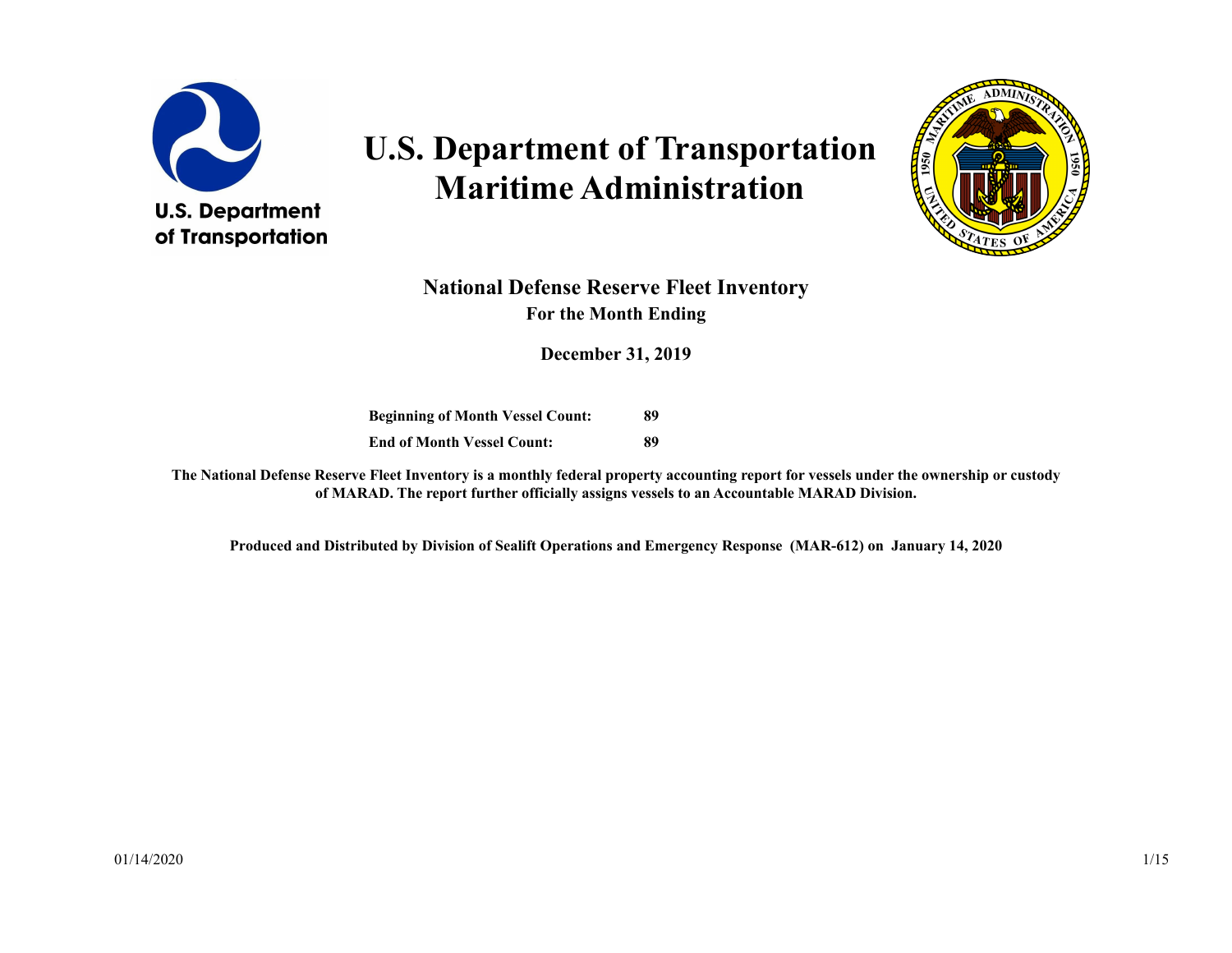#### **No Changes Recorded During Period**

Starting Date: December 01, 2019 Ending Date: December 31, 2019

Effective Date Remarks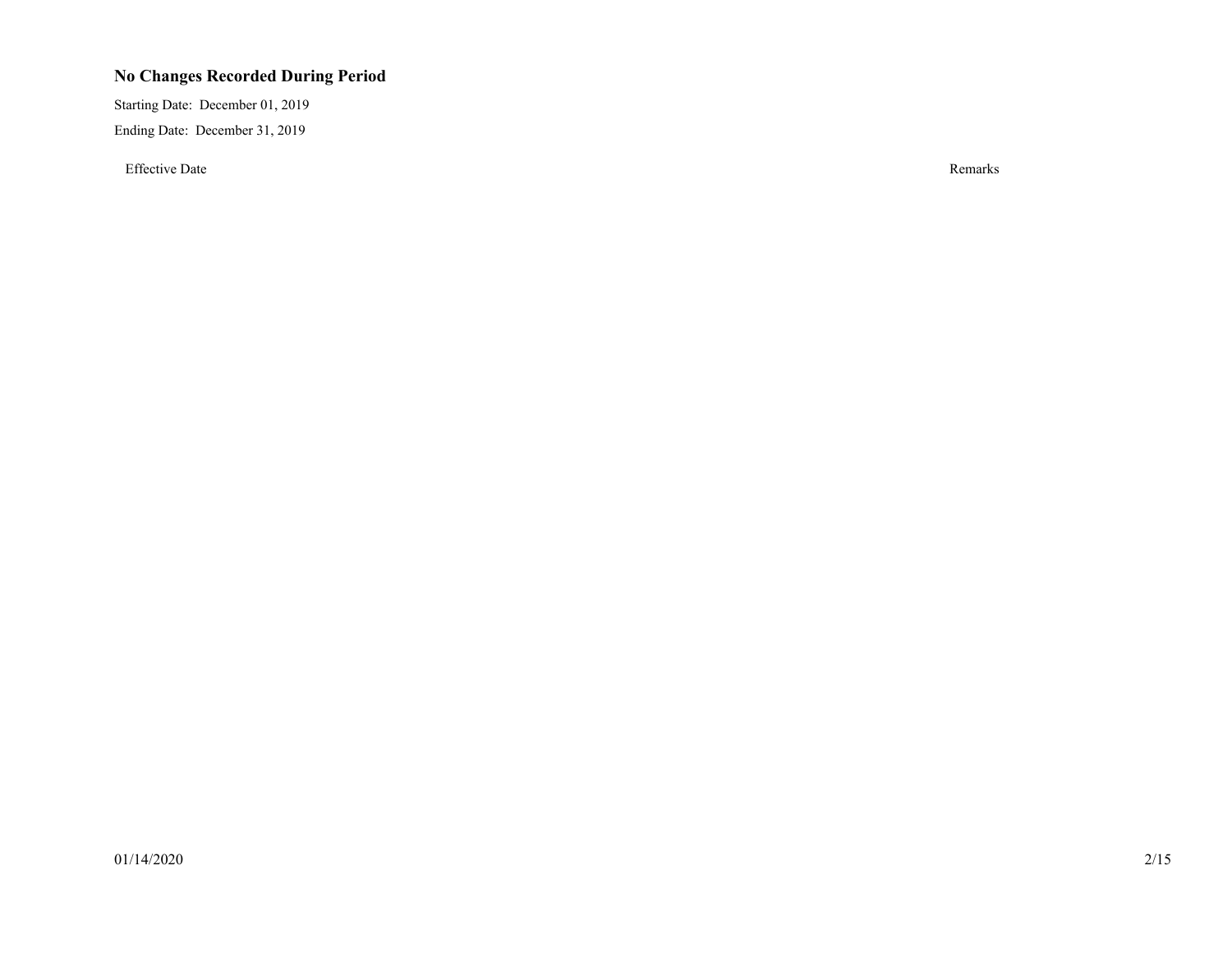# Glossary

| Program       | <b>Definition</b>                                                                                             | <b>Status</b>                | <b>Definition</b>                                                                                |
|---------------|---------------------------------------------------------------------------------------------------------------|------------------------------|--------------------------------------------------------------------------------------------------|
| Custody       | Vessels owned/sponsored by                                                                                    | Army                         | Vessel sponsor is the Army.                                                                      |
|               | other government programs                                                                                     | Navy                         | Vessel sponsor is the Navy.                                                                      |
|               | or agencies that are being                                                                                    | <b>NOAA</b>                  | Vessel sponsor is NOAA.                                                                          |
|               | maintained by MARAD in a<br>fleet anchorage but not part                                                      | <b>USCG</b>                  | Vessel sponsor is the Coast Guard.                                                               |
|               | of the NDRF.                                                                                                  | Title XI                     | Vessel sponsor is the MARAD Title XI program.                                                    |
|               |                                                                                                               | <b>RRF</b>                   | RRF vessel not owned by MARAD                                                                    |
| Non-retention | MARAD vessels that no                                                                                         | <b>Donation Hold</b>         | Vessel reserved for donation to a qualified memorial or non-profit or humanitarian organization. |
|               | longer have a useful                                                                                          | <b>Historic Review</b>       | Vessel under NHPA Section 106 review for National Register eligibility.                          |
|               | application and are pending                                                                                   | Stripping                    | Being stripped of useful material prior to becoming available for disposal.                      |
|               | disposition.                                                                                                  | Disposal                     | Vessel available for disposal or in the process of being disposed                                |
|               |                                                                                                               | <b>Sold Awaiting Removal</b> | Vessel sold for disposal and awaiting removal from fleet site                                    |
| Retention     | <b>MARAD</b> vessels that are                                                                                 | <b>Emergency Sealift</b>     | Vessel reserverd for sealift support for emergent requirements                                   |
|               | being preserved for federal                                                                                   | <b>Fleet Support</b>         | Vessel reserved for Reserve Fleet organzation use (e.g., for material storage purposes).         |
|               | agency programs.                                                                                              | Interim Hold                 | Vessel being preserved pending future determination of status                                    |
|               |                                                                                                               | ogistics Support             | Vessel reserved for cannibalization or material stripping to support one or more RRF vessels     |
|               |                                                                                                               | Militarily Useful            | Vessel reserved for future military or strategic use as determend by DOD program sponsors        |
|               |                                                                                                               | National Register            | Vessel listed on the National Register and being preserved pending future donation or mitigation |
|               |                                                                                                               | School Ship                  | Vessel on loan as a Training Ship to a U.S. Maritime Academy.                                    |
|               |                                                                                                               | Other Agency Use             | Vessel being operated by MARAD in support of other federal agency programs or missions.          |
|               |                                                                                                               | Training Use                 | Vessel reserved as a training platform for one or more federal agencies.                         |
|               |                                                                                                               |                              |                                                                                                  |
| <b>RRF</b>    | MARAD vessels assigned<br>to the Ready Reserve Force<br>program to support DOD<br>surge sealift requirements. | <b>RRF</b>                   | Vessel active in the RRF program.                                                                |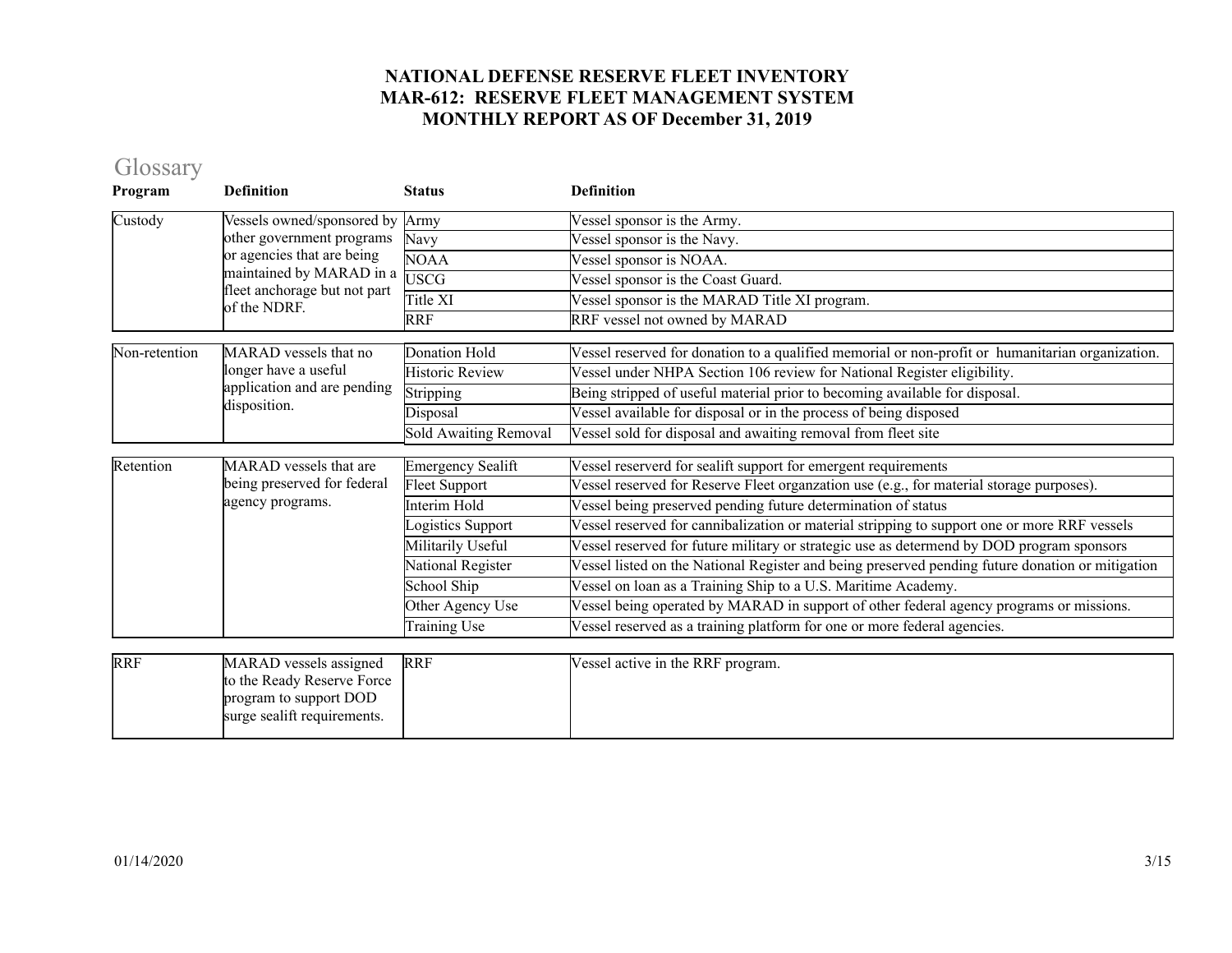# Type Summary

|                    | <b>NDRF</b>   |           |                | <b>NDRF</b> Total | Custody | Grand Total |  |
|--------------------|---------------|-----------|----------------|-------------------|---------|-------------|--|
| Ship Type          | Non-retention | Retention | <b>RRF</b>     | Custody           |         |             |  |
| Barge              |               |           |                |                   |         |             |  |
| Barge Ship         |               | 4         | $\mathfrak{D}$ |                   |         |             |  |
| <b>Break Bulk</b>  |               | 9         |                | 14                |         | 14          |  |
| Crane Ship         |               | 2         | 6              | 8                 |         | 8           |  |
| Military           |               | 3         |                | 3                 |         | 4           |  |
| Other              |               | 5         |                | 5                 | 5       | 10          |  |
| Passenger Ship     |               | 4         |                | 4                 |         | 4           |  |
| Roll-On/Roll-Off   |               |           | 35             | 35                |         | 35          |  |
| Tanker             |               | 5         |                | 6                 |         | 6           |  |
| <b>Grand Total</b> | 4             | 32        | 46             | 82                |         | 89          |  |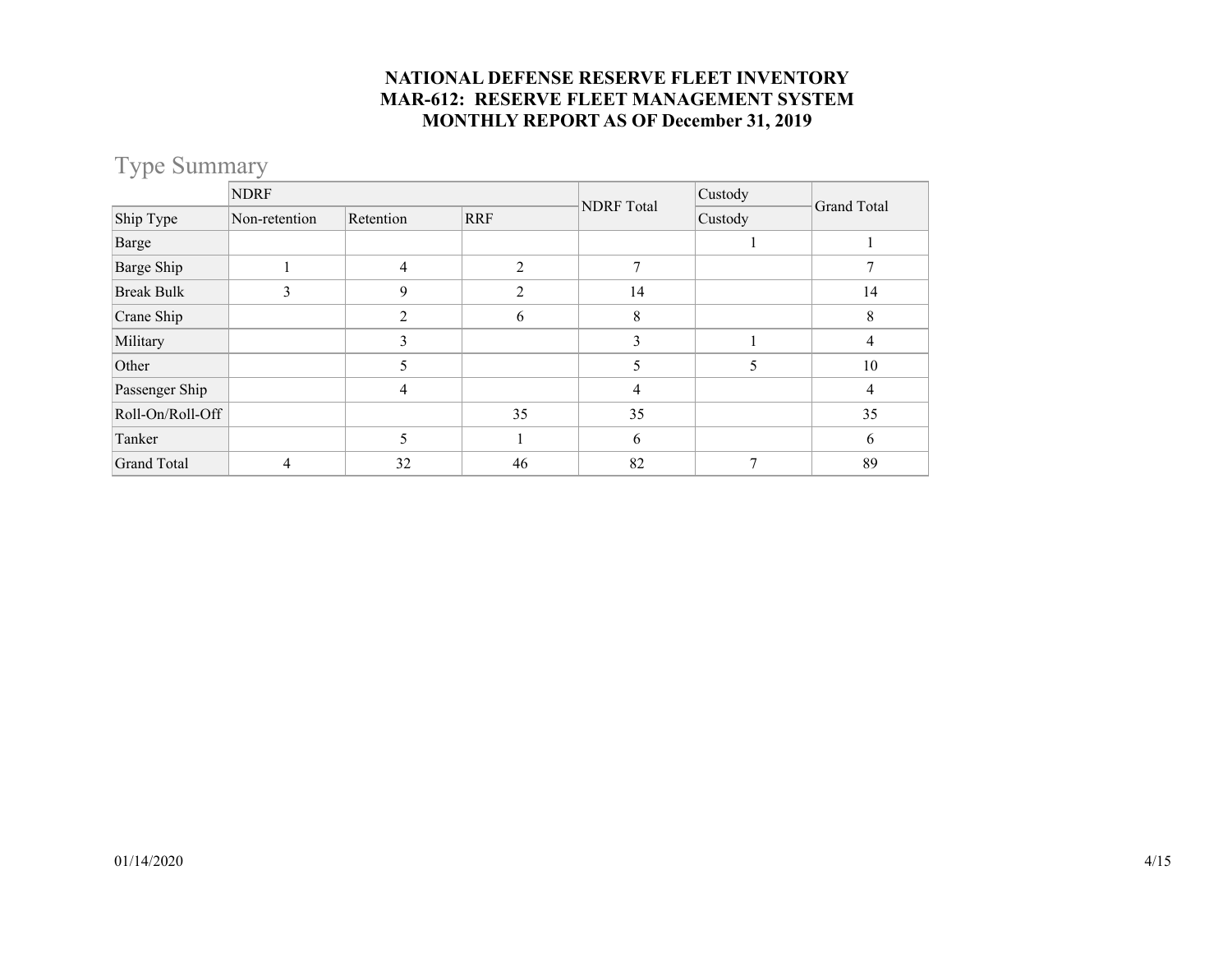## Layberth Summary

|               | Atlantic    |           | Gulf       |            |           |             | Pacific   |             |             |  |
|---------------|-------------|-----------|------------|------------|-----------|-------------|-----------|-------------|-------------|--|
| Program       | <b>JRRF</b> | Outported | <b>BRF</b> | <b>MLF</b> | Outported | <b>SBRF</b> | Outported | <b>SBRF</b> | Grand Total |  |
| Custody       |             |           |            |            |           |             |           |             |             |  |
| Non-retention |             |           |            |            |           |             |           |             |             |  |
| Retention     |             |           |            |            |           |             |           |             | 32          |  |
| <b>RRF</b>    |             | 18        |            |            |           |             | 16        |             | 46          |  |
| Grand Total   |             | 26        | 18         |            |           |             | 19        |             | 89          |  |

## Disposal Summary

|                        | Atlantic | Gulf       | Pacific     | <b>Grand Total</b> |  |
|------------------------|----------|------------|-------------|--------------------|--|
| <b>Contract Status</b> | JRRF     | <b>BRF</b> | <b>SBRF</b> |                    |  |
| Not Under Contract     |          |            |             |                    |  |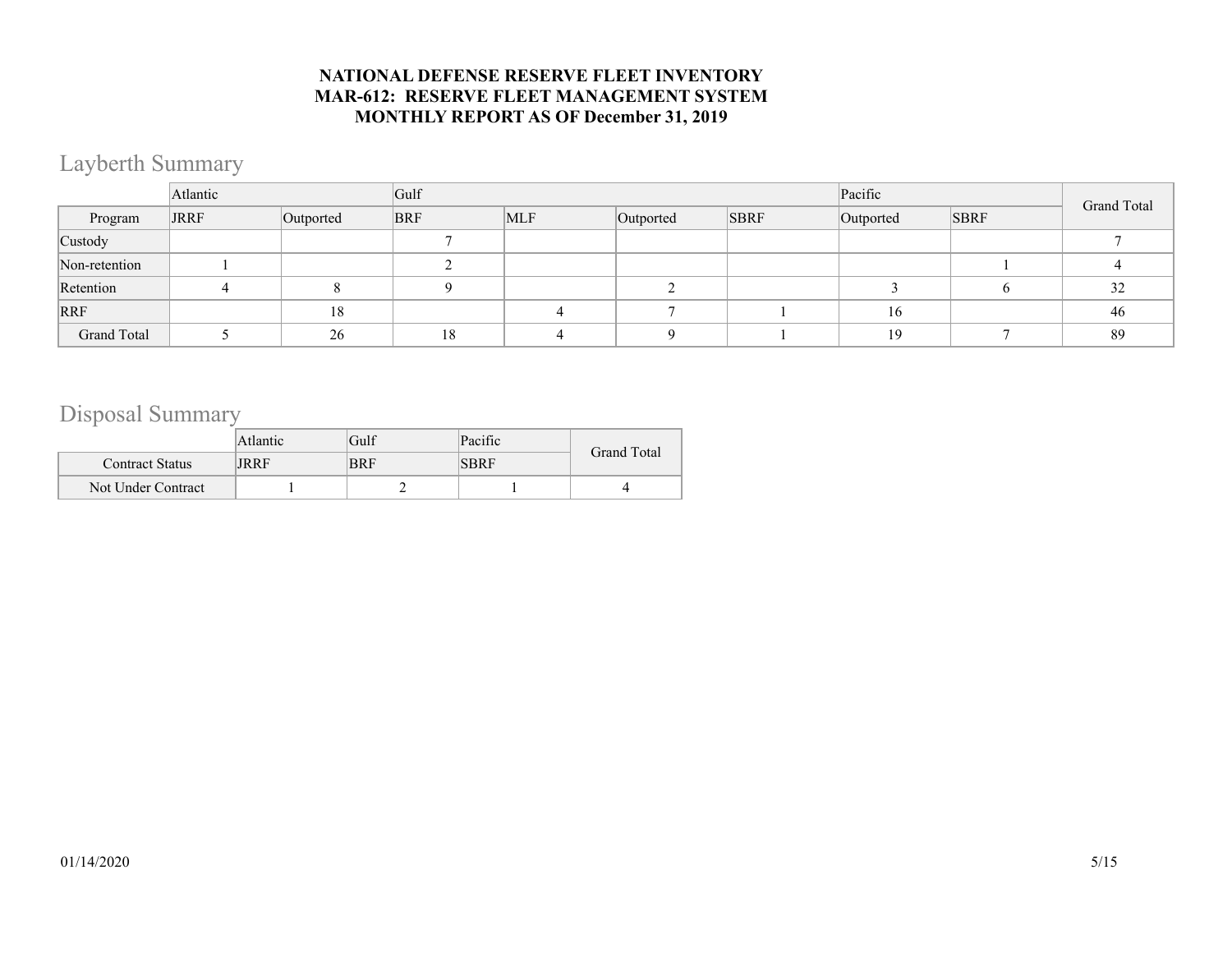# Inventory Status Summary

| Class              | <b>Status</b>        | Atlantic       | Gulf           | Pacific        | <b>Grand Total</b> |
|--------------------|----------------------|----------------|----------------|----------------|--------------------|
| <b>NDRF</b>        | Disposal             |                | $\overline{2}$ |                | 3                  |
|                    | <b>Fleet Support</b> |                |                |                |                    |
|                    | Interim Hold         |                | 3              |                | $\overline{3}$     |
|                    | Logistics Support    | 2              | 3              | 5              | 10                 |
|                    | Militarily Useful    |                | 3              |                | 3                  |
|                    | National Register    |                |                |                | 1                  |
|                    | Other Agency Use     |                |                | $\overline{2}$ | $\overline{2}$     |
|                    | <b>RRF</b>           | 18             | 12             | 16             | 46                 |
|                    | School Ship          | 5              | 2              |                | 8                  |
|                    | Stripping            |                |                |                |                    |
|                    | Training Use         | $\overline{4}$ |                |                | $\overline{4}$     |
| <b>NDRF</b> Total  |                      | 31             | 25             | 26             | 82                 |
| Custody            | Custody              |                | 7              |                | 7                  |
| <b>Grand Total</b> |                      | 31             | 32             | 26             | 89                 |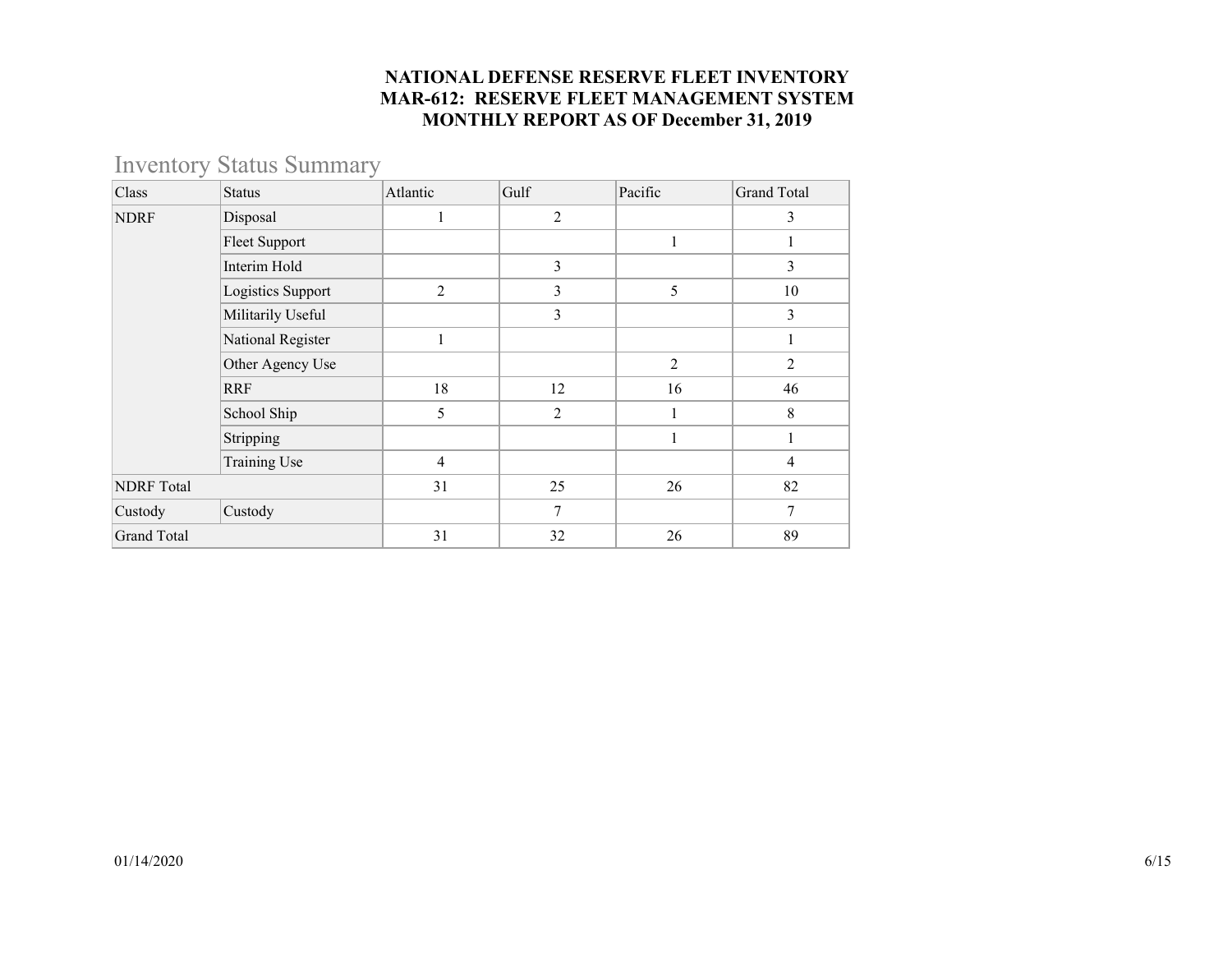<span id="page-6-17"></span>

| <b>RRF</b> - Tanker | Division | Hull Number     | Year<br>Built | Design  | Assigned Location        | Status |
|---------------------|----------|-----------------|---------------|---------|--------------------------|--------|
| PETERSBURG          | Gulf     | <b>AOT 9101</b> | 1963          | Stm/50K | SBRF, Suisun Bay, CA RRF |        |

**Number of Vessels - RRF - Tanker: 1**

<span id="page-6-16"></span><span id="page-6-15"></span><span id="page-6-14"></span><span id="page-6-13"></span><span id="page-6-12"></span><span id="page-6-11"></span><span id="page-6-10"></span><span id="page-6-9"></span><span id="page-6-8"></span><span id="page-6-7"></span><span id="page-6-6"></span><span id="page-6-5"></span><span id="page-6-4"></span><span id="page-6-3"></span><span id="page-6-2"></span><span id="page-6-1"></span><span id="page-6-0"></span>

| <b>RRF</b> - Roll-On/Roll-Off | Division | Hull Number      | Year<br>Built | Design         | Assigned Location | <b>Status</b> |
|-------------------------------|----------|------------------|---------------|----------------|-------------------|---------------|
| ADM CALLAGHAN                 | Pacific  | <b>AKR 1001</b>  | 1967          | Gas Turbine    | Alameda, CA       | <b>RRF</b>    |
| <b>ALGOL</b>                  | Pacific  | <b>T-AKR 287</b> | 1972          | Navy Cargo     | San Francisco, CA | <b>RRF</b>    |
| <b>ALTAIR</b>                 | Gulf     | <b>T-AKR 291</b> | 1973          | Navy Cargo     | Marrero, LA       | <b>RRF</b>    |
| <b>ANTARES</b>                | Atlantic | <b>T-AKR 294</b> | 1973          | Navy Cargo     | Baltimore, MD     | <b>RRF</b>    |
| <b>BELLATRIX</b>              | Gulf     | <b>T-AKR 288</b> | 1973          | Navy Cargo     | Marrero, LA       | <b>RRF</b>    |
| <b>CAPE DECISION</b>          | Atlantic | <b>AKR 5054</b>  | 1973          | $G1-Ds1/s$     | Charleston, SC    | <b>RRF</b>    |
| <b>CAPE DIAMOND</b>           | Atlantic | <b>AKR 5055</b>  | 1972          | $G1-Dsl/F$     | Charleston, SC    | <b>RRF</b>    |
| <b>CAPE DOMINGO</b>           | Atlantic | <b>AKR 5053</b>  | 1973          | $G1-DsI/F$     | Charleston, SC    | <b>RRF</b>    |
| <b>CAPE DOUGLAS</b>           | Atlantic | <b>AKR 5052</b>  | 1973          | $G1-Dsl/F$     | Charleston, SC    | <b>RRF</b>    |
| <b>CAPE DUCATO</b>            | Atlantic | <b>AKR 5051</b>  | 1972          | $G1-Dsl/F$     | Charleston, SC    | <b>RRF</b>    |
| <b>CAPE EDMONT</b>            | Atlantic | <b>AKR 5069</b>  | 1971          | $G0-Dsl/S$     | Charleston, SC    | <b>RRF</b>    |
| <b>CAPE HENRY</b>             | Pacific  | AKR 5067         | 1979          | $G2-DsI/Japan$ | San Francisco, CA | <b>RRF</b>    |
| <b>CAPE HORN</b>              | Pacific  | <b>AKR 5068</b>  | 1979          | $G2-Dsl/N$     | San Francisco, CA | <b>RRF</b>    |
| <b>CAPE HUDSON</b>            | Pacific  | <b>AKR 5066</b>  | 1979          | $G2-Dsl/N$     | San Francisco, CA | <b>RRF</b>    |
| <b>CAPE INSCRIPTION</b>       | Pacific  | <b>AKR 5076</b>  | 1976          | $C7-S-95a$     | Long Beach, CA    | <b>RRF</b>    |
| <b>CAPE INTREPID</b>          | Pacific  | T-AKR11          | 1976          | $C7-S-95a$     | Tacoma, WA        | <b>RRF</b>    |
| <b>CAPE ISABEL</b>            | Pacific  | <b>AKR 5062</b>  | 1976          | $C7-S-95a$     | Long Beach, CA    | <b>RRF</b>    |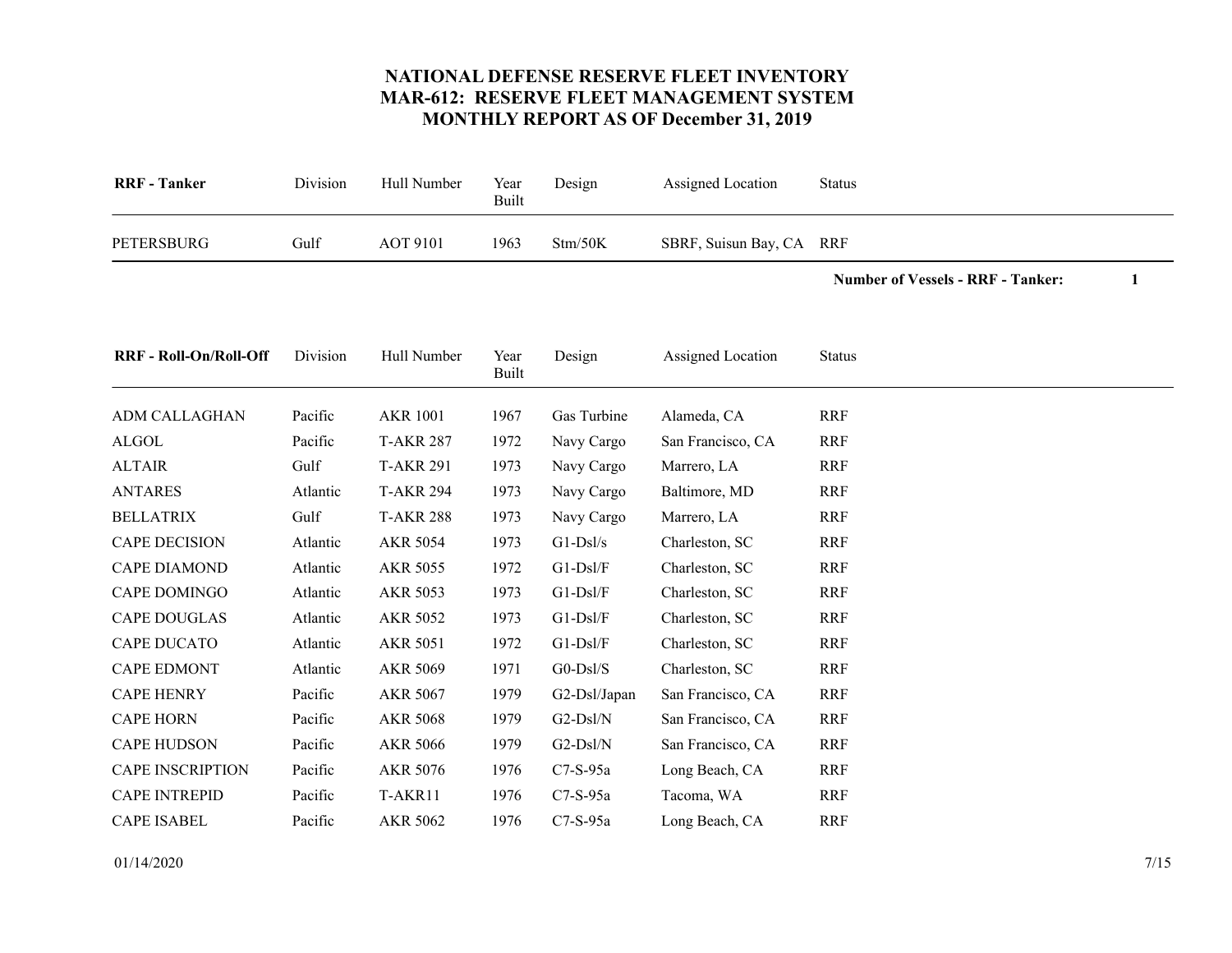<span id="page-7-17"></span><span id="page-7-16"></span><span id="page-7-15"></span><span id="page-7-14"></span><span id="page-7-13"></span><span id="page-7-12"></span><span id="page-7-11"></span><span id="page-7-10"></span><span id="page-7-9"></span><span id="page-7-8"></span><span id="page-7-7"></span><span id="page-7-6"></span><span id="page-7-5"></span><span id="page-7-4"></span><span id="page-7-3"></span><span id="page-7-2"></span><span id="page-7-1"></span><span id="page-7-0"></span>

| <b>RRF - Roll-On/Roll-Off</b> | Division | Hull Number      | Year<br><b>Built</b> | Design         | Assigned Location    | <b>Status</b> |
|-------------------------------|----------|------------------|----------------------|----------------|----------------------|---------------|
| <b>CAPE ISLAND</b>            | Pacific  | T-AKR10          | 1977                 | $C7-S-95a$     | Tacoma, WA           | <b>RRF</b>    |
| <b>CAPE KENNEDY</b>           | Gulf     | <b>AKR 5083</b>  | 1979                 | Dsl/Netherland | New Orleans, LA      | <b>RRF</b>    |
| <b>CAPE KNOX</b>              | Gulf     | <b>AKR 5082</b>  | 1978                 | Dsl/Netherland | New Orleans, LA      | <b>RRF</b>    |
| <b>CAPE ORLANDO</b>           | Pacific  | <b>AKR 2044</b>  | 1981                 | Dsl/Sweden     | Alameda, CA          | <b>RRF</b>    |
| <b>CAPE RACE</b>              | Atlantic | <b>AKR 9960</b>  | 1977                 | Dsl/Japan      | Portsmouth, VA       | <b>RRF</b>    |
| <b>CAPE RAY</b>               | Atlantic | AKR 9679         | 1977                 | Dsl/Japan      | Portsmouth, VA       | <b>RRF</b>    |
| <b>CAPE RISE</b>              | Atlantic | <b>AKR 9678</b>  | 1977                 | Dsl/Japan      | Portsmouth, VA       | <b>RRF</b>    |
| <b>CAPE TAYLOR</b>            | Gulf     | <b>AKR 113</b>   | 1977                 | Dsl/Japan      | Port of Beaumont, TX | <b>RRF</b>    |
| <b>CAPE TEXAS</b>             | Gulf     | <b>AKR 112</b>   | 1977                 | Dsl/Japan      | Port of Beaumont, TX | <b>RRF</b>    |
| <b>CAPE TRINITY</b>           | Gulf     | <b>AKR 9711</b>  | 1977                 | Dsl/Germany    | Port of Beaumont, TX | <b>RRF</b>    |
| <b>CAPE VICTORY</b>           | Gulf     | <b>AKR 9701</b>  | 1984                 | Dsl/Italy      | MLF, Orange, TX      | <b>RRF</b>    |
| <b>CAPE VINCENT</b>           | Gulf     | <b>AKR 9666</b>  | 1984                 | Dsl/Italy      | MLF, Orange, TX      | <b>RRF</b>    |
| <b>CAPE WASHINGTON</b>        | Atlantic | AKR 9961         | 1982                 | Dsl/Poland     | Baltimore, MD        | <b>RRF</b>    |
| <b>CAPE WRATH</b>             | Atlantic | <b>AKR 9962</b>  | 1982                 | Dsl/Poland     | Baltimore, MD        | <b>RRF</b>    |
| <b>CAPELLA</b>                | Pacific  | <b>T-AKR 293</b> | 1972                 | Navy Cargo     | San Francisco, CA    | <b>RRF</b>    |
| <b>DENEBOLA</b>               | Atlantic | <b>T-AKR 289</b> | 1973                 | Navy Cargo     | Baltimore, MD        | <b>RRF</b>    |
| <b>POLLUX</b>                 | Gulf     | <b>T-AKR 290</b> | 1973                 | Navy Cargo     | MLF, Orange, TX      | <b>RRF</b>    |
| <b>REGULUS</b>                | Gulf     | <b>T-AKR 292</b> | 1972                 | Navy Cargo     | MLF, Orange, TX      | <b>RRF</b>    |

**Number of Vessels - RRF - Roll-On/Roll-Off: 35**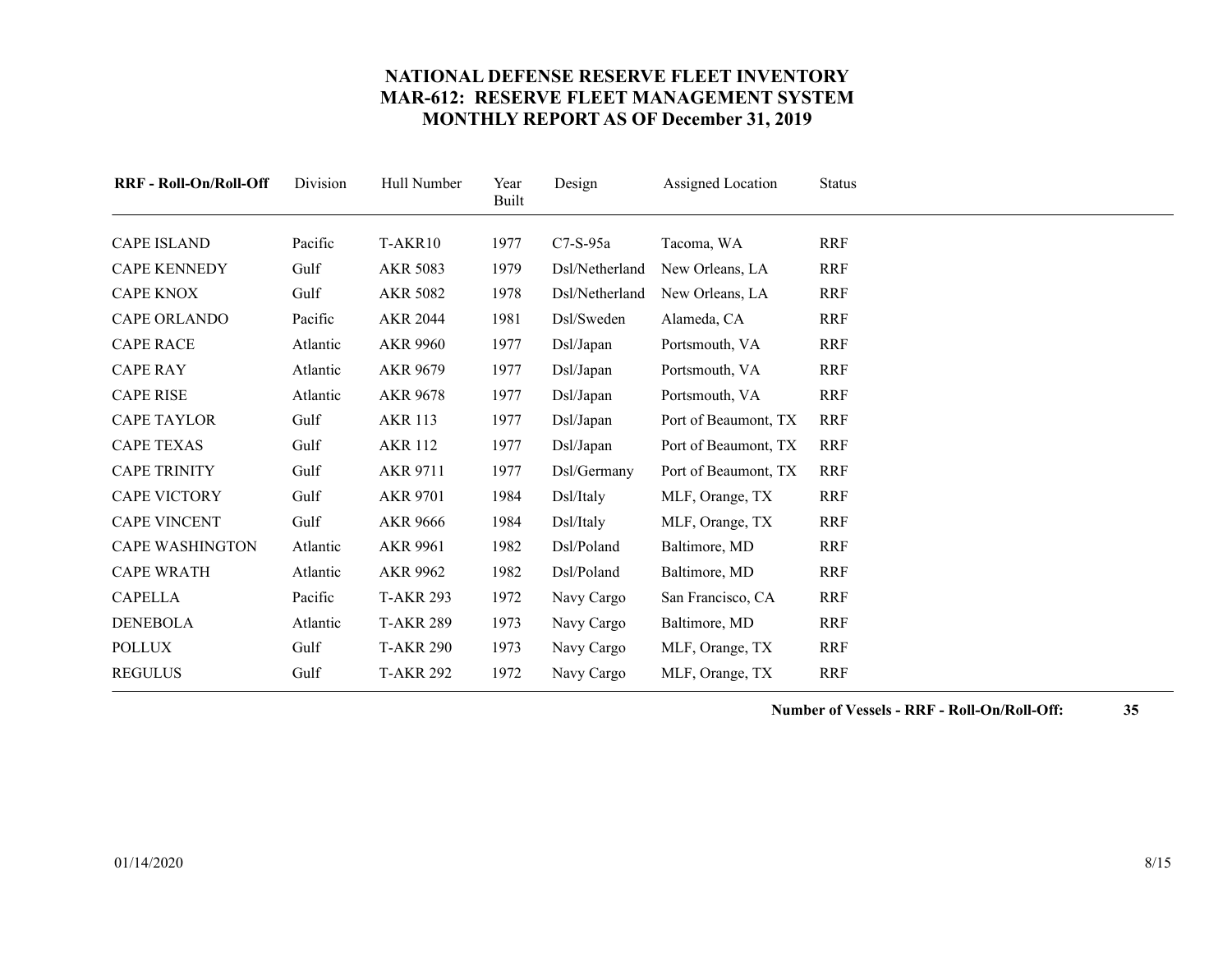<span id="page-8-8"></span><span id="page-8-7"></span><span id="page-8-6"></span><span id="page-8-5"></span><span id="page-8-4"></span><span id="page-8-3"></span><span id="page-8-2"></span><span id="page-8-1"></span><span id="page-8-0"></span>

| <b>RRF</b> - Crane Ship  | Division | Hull Number        | Year<br><b>Built</b> | Design        | Assigned Location | <b>Status</b>                                |                  |
|--------------------------|----------|--------------------|----------------------|---------------|-------------------|----------------------------------------------|------------------|
| <b>CORNHUSKER</b>        | Atlantic | T-ACS 6            | 1969                 | C5-S-MA73c    | Newport News, VA  | <b>RRF</b>                                   |                  |
| <b>FLICKERTAIL STATE</b> | Atlantic | T-ACS <sub>5</sub> | 1967                 | C5-S-MA73c    | Newport News, VA  | <b>RRF</b>                                   |                  |
| <b>GEM STATE</b>         | Pacific  | T-ACS <sub>2</sub> | 1966                 | $C6-S-MA1qd$  | Alameda, CA       | <b>RRF</b>                                   |                  |
| <b>GOPHER STATE</b>      | Atlantic | T-ACS4             | 1972                 | $C5-S-MA73c$  | Newport News, VA  | <b>RRF</b>                                   |                  |
| <b>GRAND CANYON ST</b>   | Pacific  | T-ACS <sub>3</sub> | 1965                 | $C6$ -s-MA1qd | Alameda, CA       | <b>RRF</b>                                   |                  |
| <b>KEYSTONE STATE</b>    | Pacific  | T-ACS 1            | 1966                 | $C6-S-MA1qd$  | Alameda, CA       | <b>RRF</b>                                   |                  |
|                          |          |                    |                      |               |                   | <b>Number of Vessels - RRF - Crane Ship:</b> | 6                |
| <b>RRF</b> - Break Bulk  | Division | Hull Number        | Year<br><b>Built</b> | Design        | Assigned Location | <b>Status</b>                                |                  |
| <b>CURTISS</b>           | Pacific  | T-AVB 4            | 1969                 | C5-S-78a      | San Diego, CA     | <b>RRF</b>                                   |                  |
| <b>WRIGHT</b>            | Atlantic | T-AVB <sub>3</sub> | 1970                 | C5-S-78a      | Philadelphia, PA  | <b>RRF</b>                                   |                  |
|                          |          |                    |                      |               |                   | <b>Number of Vessels - RRF - Break Bulk:</b> | $\boldsymbol{2}$ |
| <b>RRF</b> - Barge Ship  | Division | Hull Number        | Year<br><b>Built</b> | Design        | Assigned Location | <b>Status</b>                                |                  |
| <b>CAPE MAY</b>          | Atlantic | AKR 5063           | 1972                 | C8-S-82a      | Norfolk, VA       | <b>RRF</b>                                   |                  |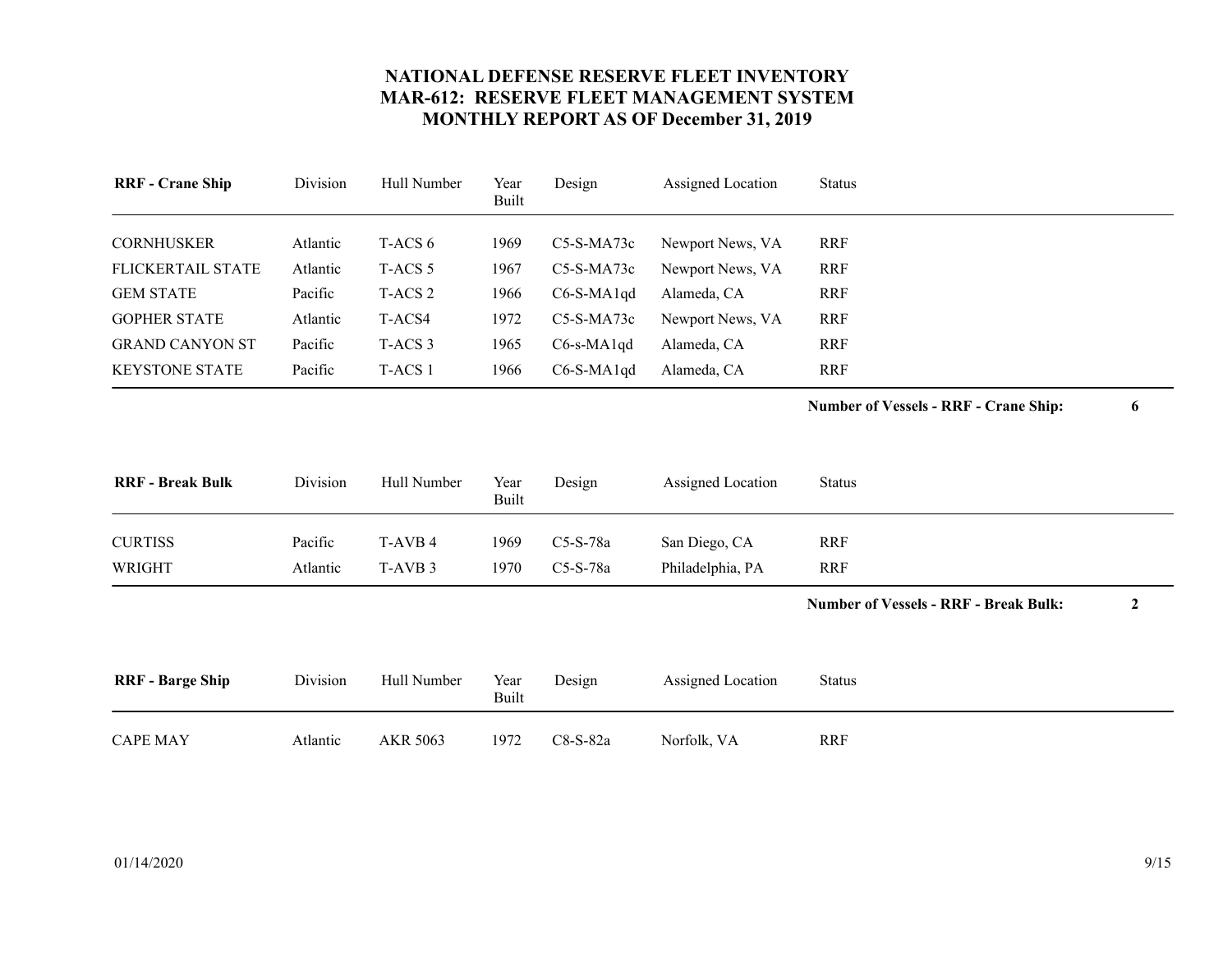<span id="page-9-8"></span><span id="page-9-7"></span><span id="page-9-6"></span><span id="page-9-5"></span><span id="page-9-4"></span><span id="page-9-3"></span><span id="page-9-2"></span><span id="page-9-1"></span><span id="page-9-0"></span>

| <b>RRF</b> - Barge Ship                    | Division | Hull Number       | Year<br><b>Built</b> | Design      | Assigned Location | <b>Status</b>                                  |              |
|--------------------------------------------|----------|-------------------|----------------------|-------------|-------------------|------------------------------------------------|--------------|
| <b>CAPE MOHICAN</b>                        | Pacific  | AKR 5065          | 1973                 | C8-S-82a    | Oakland, CA       | <b>RRF</b>                                     |              |
|                                            |          |                   |                      |             |                   | <b>Number of Vessels - RRF - Barge Ship:</b>   | $\mathbf{2}$ |
| <b>Retention - Tanker</b>                  | Division | Hull Number       | Year<br><b>Built</b> | Design      | Assigned Location | <b>Status</b>                                  |              |
| <b>CHESAPEAKE</b>                          | Gulf     | <b>AOT 5084</b>   | 1964                 | Stm/50K     | BRF, Beaumont, TX | Logistics Support                              |              |
| <b>LAWRENCE H GIANELLA Gulf</b>            |          | <b>T-AOT 1125</b> | 1985                 | Champion    | BRF, Beaumont, TX | Interim Hold                                   |              |
| <b>PAUL BUCK</b>                           | Gulf     | T-AOT 1122        | 1985                 | Champion    | BRF, Beaumont, TX | Interim Hold                                   |              |
| <b>RICHARD G</b><br><b>MATTHIESEN</b>      | Gulf     | T-AOT 1124        | 1985                 | Champion    | BRF, Beaumont, TX | Militarily Useful                              |              |
| <b>SAMUEL L. COBB</b>                      | Gulf     | T-AOT 1123        | 1985                 | Champion    | BRF, Beaumont, TX | Interim Hold                                   |              |
|                                            |          |                   |                      |             |                   | <b>Number of Vessels - Retention - Tanker:</b> | 5            |
| <b>Retention - Passenger Ship Division</b> |          | Hull Number       | Year<br>Built        | Design      | Assigned Location | <b>Status</b>                                  |              |
| <b>EMPIRE STATE</b>                        | Atlantic | <b>TAP 1001</b>   | 1962                 | S5-S-MA1ua  | Ft. Schuyler, NY  | School Ship                                    |              |
| <b>GOLDEN BEAR</b>                         | Pacific  | <b>T-AGS 39</b>   | 1989                 | S4-M-MA154a | Vallejo, CA       | School Ship                                    |              |
| <b>KENNEDY</b>                             | Atlantic | <b>TAK 5059</b>   | 1967                 | S5-S-MA66b  | Buzzards Bay, MA  | School Ship                                    |              |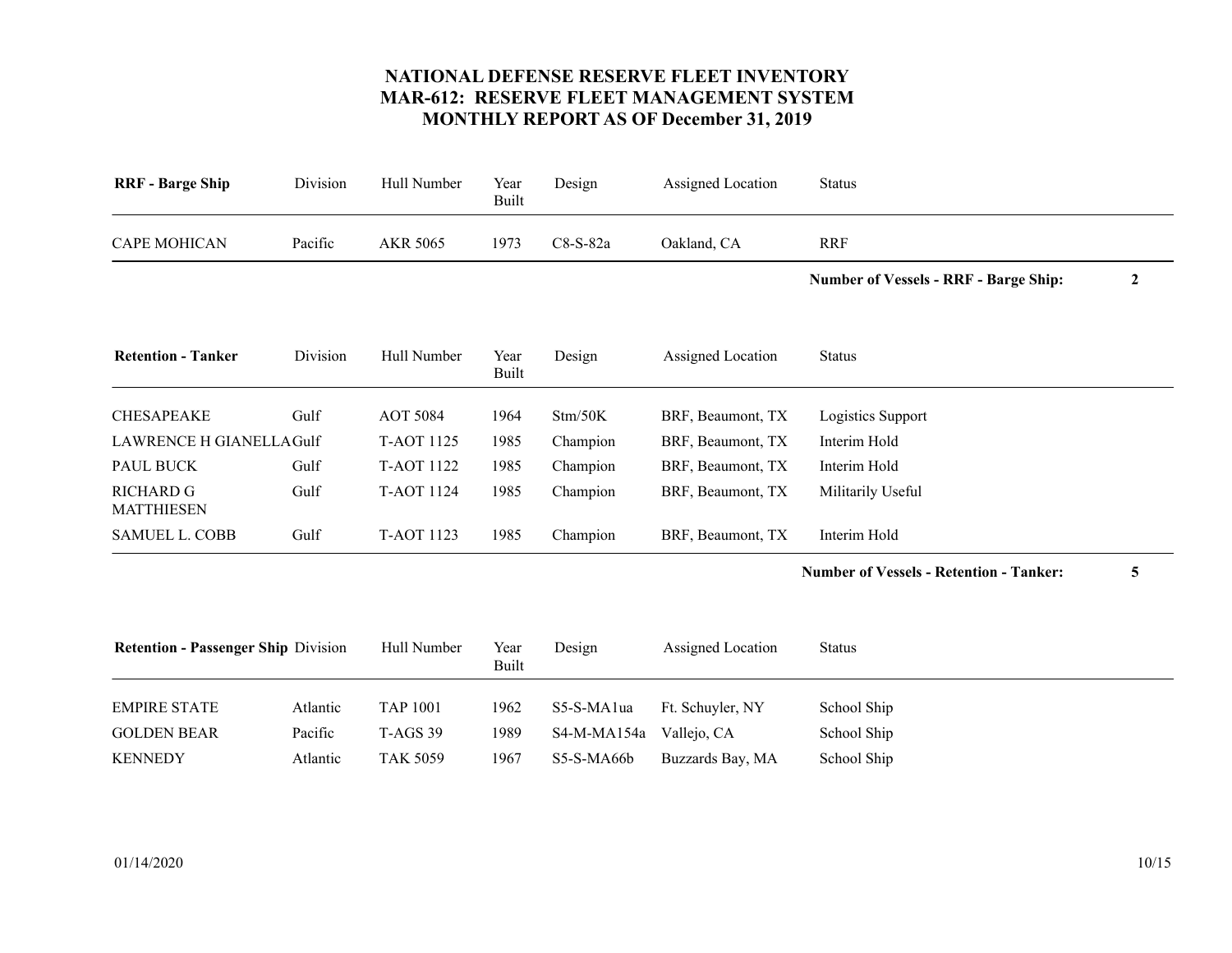<span id="page-10-8"></span><span id="page-10-7"></span><span id="page-10-6"></span><span id="page-10-5"></span><span id="page-10-4"></span><span id="page-10-3"></span><span id="page-10-2"></span><span id="page-10-1"></span><span id="page-10-0"></span>

| <b>Retention - Passenger Ship Division</b> | Hull Number         | Year<br><b>Built</b> | Design              | Assigned Location    | <b>Status</b>                                                |                                                        |
|--------------------------------------------|---------------------|----------------------|---------------------|----------------------|--------------------------------------------------------------|--------------------------------------------------------|
| Atlantic                                   | <b>T-AGS 40</b>     | 1989                 | S4-M-MA154b         | Castine, ME          | School Ship                                                  |                                                        |
|                                            |                     |                      |                     |                      |                                                              | 4                                                      |
| Division                                   | Hull Number         | Year<br><b>Built</b> | Design              | Assigned Location    | <b>Status</b>                                                |                                                        |
| Pacific                                    | $APL-24$            | 1944                 | <b>Barracks CRF</b> | SBRF, Suisun Bay, CA | Fleet Support                                                |                                                        |
| Atlantic                                   | 7925314             | 1981                 |                     |                      | School Ship                                                  |                                                        |
| Atlantic                                   | 7925302             | 1981                 | Research            | Kings Point, NY      | School Ship                                                  |                                                        |
| Pacific                                    | <b>T-AGS 29</b>     | 1970                 |                     |                      | Other Agency Use                                             |                                                        |
| Pacific                                    | MA #144             | 1965                 | S6-S-MA60e          | Portland, OR         | Other Agency Use                                             |                                                        |
|                                            |                     |                      |                     |                      | <b>Number of Vessels - Retention - Other:</b>                | 5                                                      |
| Division                                   | Hull Number         | Year<br><b>Built</b> | Design              | Assigned Location    | <b>Status</b>                                                |                                                        |
| Gulf                                       | T-AGOS <sub>2</sub> | 1984                 | Navy OcnSurv        | Galveston, TX        | School Ship                                                  |                                                        |
| Gulf                                       | T-AGOS 6            | 1985                 | Navy OcnSurv        | Traverse City, MI    | School Ship                                                  |                                                        |
| Pacific                                    | T-AGOS4             | 1984                 | Navy OcnSurv        | SBRF, Suisun Bay, CA | Logistics Support                                            |                                                        |
|                                            |                     |                      |                     |                      | Research Vessel Piney Point, MD<br>S3-M-MA-153c Portland, OR | <b>Number of Vessels - Retention - Passenger Ship:</b> |

**Number of Vessels - Retention - Military: 3**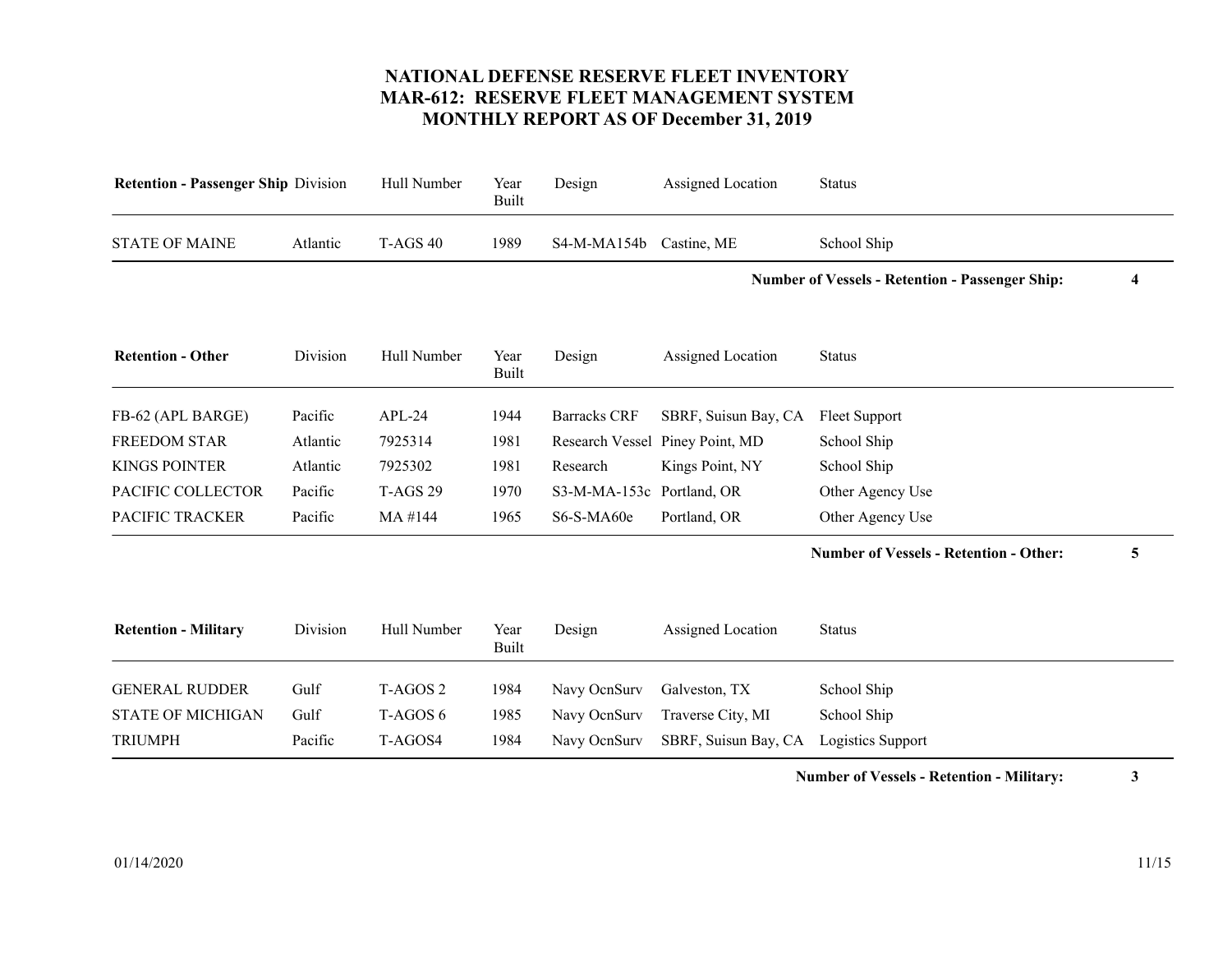<span id="page-11-9"></span><span id="page-11-8"></span>

| <b>Retention - Crane Ship</b>                          | Division        | Hull Number        | Year<br>Built | Design                     | Assigned Location                                           | <b>Status</b>     |
|--------------------------------------------------------|-----------------|--------------------|---------------|----------------------------|-------------------------------------------------------------|-------------------|
| DIAMOND STATE<br><b>GREEN MOUNTAIN</b><br><b>STATE</b> | Gulf<br>Pacific | T-ACS 7<br>T-ACS 9 | 1960<br>1965  | $C6-S-MA1xb$<br>C6-S-MA60d | BRF, Beaumont, TX<br>SBRF, Suisun Bay, CA Logistics Support | Logistics Support |

**Number of Vessels - Retention - Crane Ship: 2**

<span id="page-11-10"></span><span id="page-11-7"></span><span id="page-11-6"></span><span id="page-11-5"></span><span id="page-11-4"></span><span id="page-11-3"></span><span id="page-11-2"></span><span id="page-11-1"></span><span id="page-11-0"></span>

| <b>Retention - Break Bulk</b> | Division | Hull Number     | Year<br>Built | Design        | Assigned Location                       | <b>Status</b>     |
|-------------------------------|----------|-----------------|---------------|---------------|-----------------------------------------|-------------------|
| <b>CAPE ANN</b>               | Atlantic | AK 5009         | 1962          | $C4-S-58a$    | JRRF, James River, VA Training Use      |                   |
| <b>CAPE AVINOF</b>            | Atlantic | AK 5013         | 1963          | $C4-S-58a$    | JRRF, James River, VA Training Use      |                   |
| <b>CAPE BOVER</b>             | Pacific  | AK 5057         | 1966          | $C4-S-66a$    | SBRF, Suisun Bay, CA Logistics Support  |                   |
| <b>CAPE CHALMERS</b>          | Atlantic | AK 5036         | 1963          | $C3-S-37c$    | Charleston, SC                          | Training Use      |
| <b>CAPE JACOB</b>             | Pacific  | <b>TAK 5029</b> | 1961          | $C4-S-1u$     | SBRF, Suisun Bay, CA                    | Logistics Support |
| <b>CAPE JUBY</b>              | Atlantic | <b>TAK 5077</b> | 1962          | $C4-S-1u$     | JRRF, James River, VA Logistics Support |                   |
| <b>CAPE NOME</b>              | Atlantic | AK 1014         | 1969          | $C5-S-78a$    | JRRF, James River, VA Logistics Support |                   |
| <b>DEL MONTE</b>              | Atlantic | <b>MA 200</b>   | 1968          | $C3-S-76a$    | Little Creek, VA                        | Training Use      |
| <b>SAVANNAH</b>               | Atlantic | 55              | 1962          | $P2-N1-MA40a$ | Baltimore, MD                           | National Register |

**Number of Vessels - Retention - Break Bulk: 9**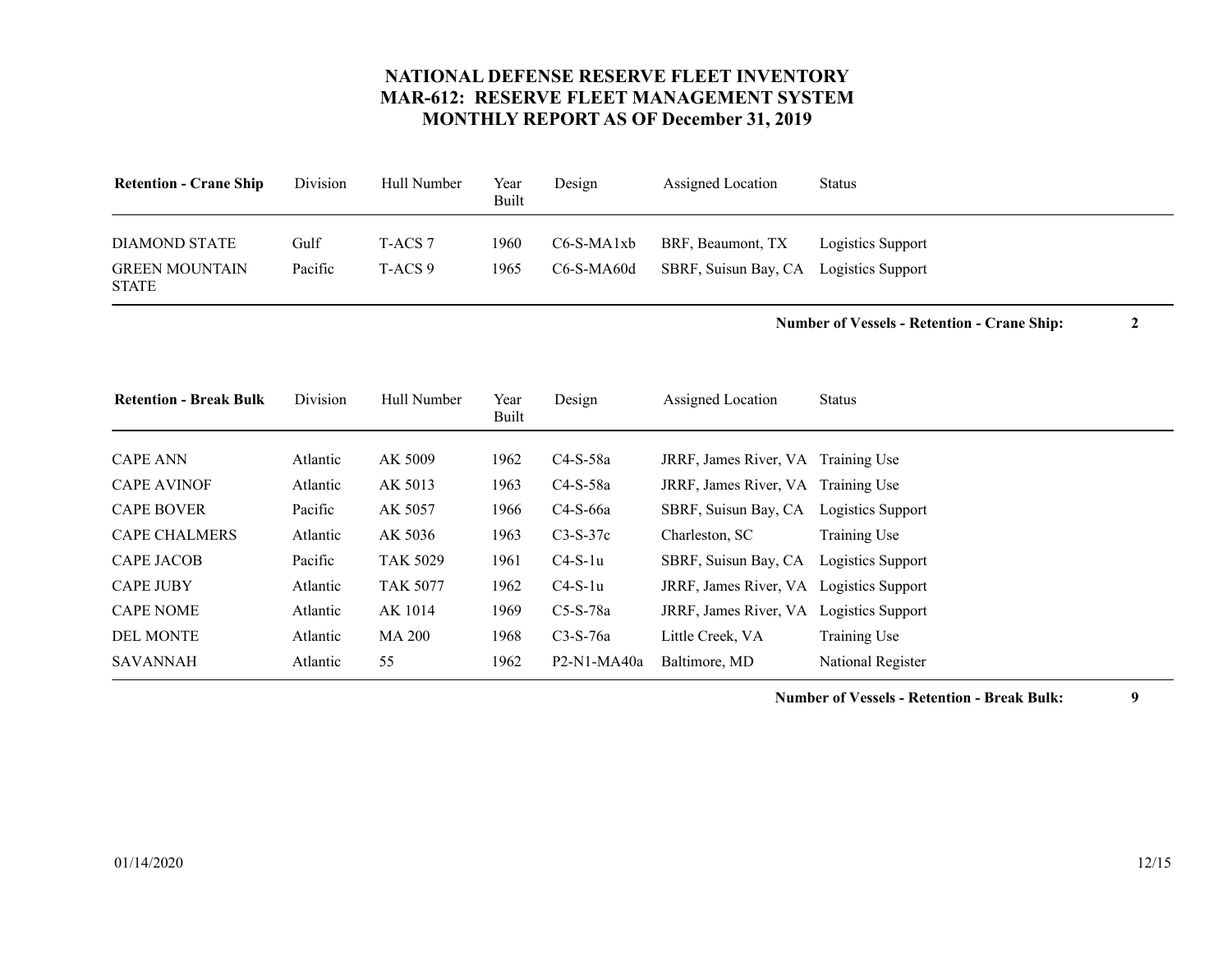<span id="page-12-3"></span><span id="page-12-2"></span><span id="page-12-1"></span>

| <b>Retention - Barge Ship</b> | Division | Hull Number | Year<br>Built | Design     | Assigned Location    | <b>Status</b>            |
|-------------------------------|----------|-------------|---------------|------------|----------------------|--------------------------|
| <b>CAPE FAREWELL</b>          | Gulf     | AK 5073     | 1973          | $C9-S-81d$ | BRF, Beaumont, TX    | Militarily Useful        |
| <b>CAPE FEAR</b>              | Pacific  | AK 5061     | 1971          | $C8-S-81b$ | SBRF, Suisun Bay, CA | <b>Logistics Support</b> |
| <b>CAPE FLATTERY</b>          | Gulf     | AK 5070     | 1973          | $C9-S-81d$ | BRF, Beaumont, TX    | Militarily Useful        |
| <b>CAPE MENDOCINO</b>         | Gulf     | AKR 5064    | 1972          | $C8-S-82a$ | BRF, Beaumont, TX    | Logistics Support        |

**Number of Vessels - Retention - Barge Ship: 4**

<span id="page-12-7"></span><span id="page-12-5"></span><span id="page-12-0"></span>

| <b>Non-retention - Break</b><br><b>Bulk</b> | Division | Hull Number | Year<br>Built | Design     | Assigned Location              | Status   |
|---------------------------------------------|----------|-------------|---------------|------------|--------------------------------|----------|
|                                             |          |             |               |            |                                |          |
| <b>CAPE ALAVA</b>                           | Atlantic | AK 5012     | 1962.         | C4-S-58a   | JRRF, James River, VA Disposal |          |
| <b>CAPE GIBSON</b>                          | Gulf     | AK 5051     | 1968          | $C5-S-75a$ | BRF, Beaumont, TX              | Disposal |
| <b>CAPE GIRARDEAU</b>                       | Pacific  | AK 2039     | 1968          | $C5-S-75a$ | SBRF, Suisun Bay, CA Stripping |          |

#### **Number of Vessels - Non-retention - Break Bulk: 3**

<span id="page-12-6"></span><span id="page-12-4"></span>

| <b>Non-retention - Barge Ship Division</b> |      | Hull Number | Year<br>Built | Design     | Assigned Location | <b>Status</b> |
|--------------------------------------------|------|-------------|---------------|------------|-------------------|---------------|
| <b>CAPE FLORIDA</b>                        | Gulf | AK 5071     | 1971          | $C8-S-81B$ | BRF, Beaumont, TX | Disposal      |

**Number of Vessels - Non-retention - Barge Ship: 1**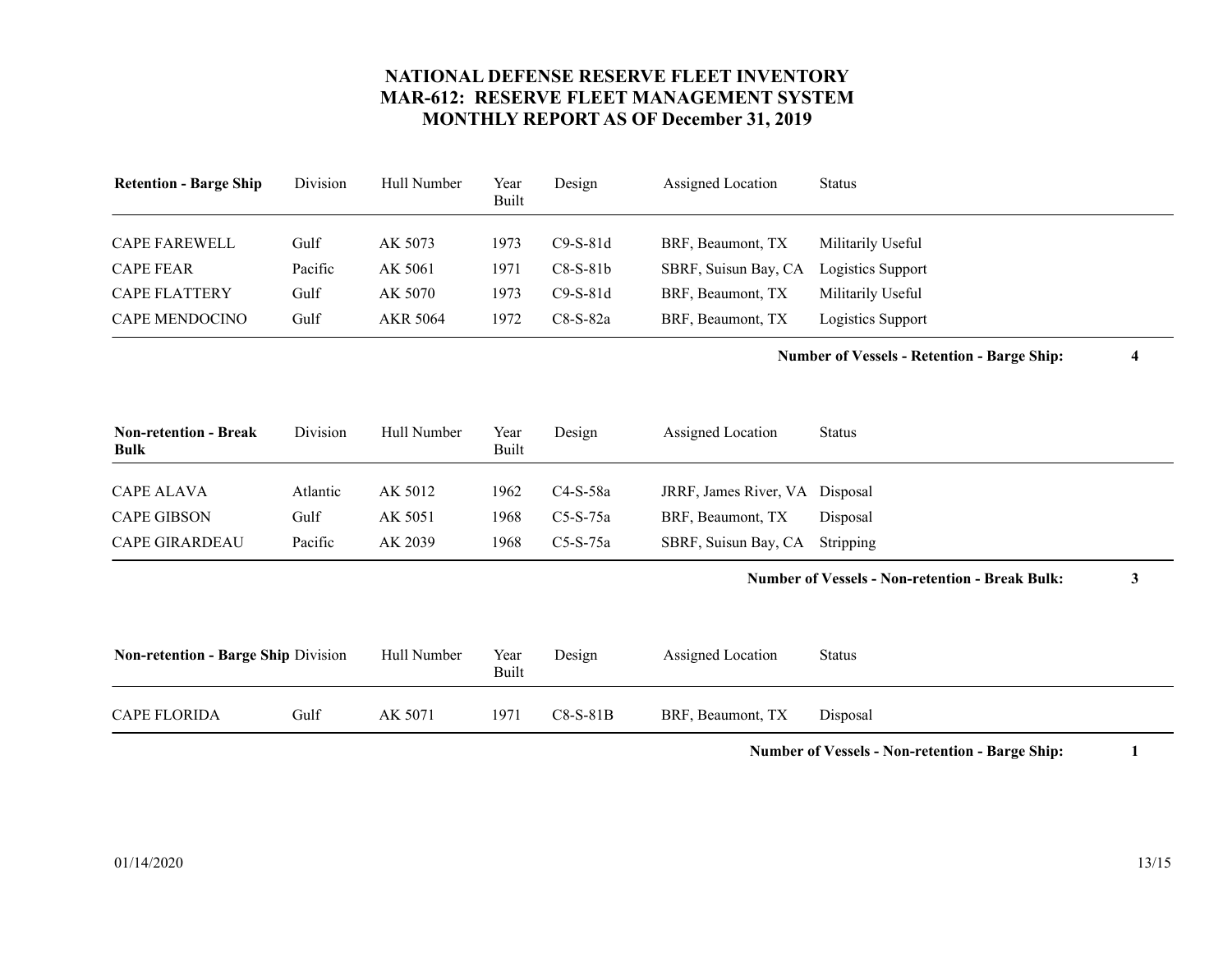<span id="page-13-6"></span><span id="page-13-5"></span><span id="page-13-4"></span><span id="page-13-3"></span><span id="page-13-2"></span><span id="page-13-1"></span><span id="page-13-0"></span>

| <b>Custody - Other</b>    | Division | Hull Number | Year<br><b>Built</b> | Design           | Assigned Location | <b>Status</b>                                  |   |
|---------------------------|----------|-------------|----------------------|------------------|-------------------|------------------------------------------------|---|
| <b>BRAVANTE V</b>         | Gulf     | 155         | 2013                 | <b>STX-SV290</b> | BRF, Beaumont, TX | Title XI                                       |   |
| <b>BRAVANTE VI</b>        | Gulf     | 156         | 2014                 | <b>STX-SV290</b> | BRF, Beaumont, TX | Title XI                                       |   |
| <b>BRAVANTE VII</b>       | Gulf     | 157         | 2014                 | <b>STX-SV290</b> | BRF, Beaumont, TX | Title XI                                       |   |
| <b>BRAVANTE VIII</b>      | Gulf     | 158         | 2014                 | <b>STX-SV290</b> | BRF, Beaumont, TX | Title XI                                       |   |
| <b>VIRGINIA ANN</b>       | Gulf     | 159         | 2014                 | <b>STX-SV290</b> | BRF, Beaumont, TX | Navy                                           |   |
|                           |          |             |                      |                  |                   | <b>Number of Vessels - Custody - Other:</b>    | 5 |
| <b>Custody - Military</b> | Division | Hull Number | Year<br><b>Built</b> | Design           | Assigned Location | <b>Status</b>                                  |   |
| <b>NASSAU</b>             | Gulf     | LHA-4       | 1979                 | Amphib, Helo     | BRF, Beaumont, TX | Navy                                           |   |
|                           |          |             |                      |                  |                   | <b>Number of Vessels - Custody - Military:</b> | 1 |
| <b>Custody - Barge</b>    | Division | Hull Number | Year<br><b>Built</b> | Design           | Assigned Location | <b>Status</b>                                  |   |
| <b>ARMY BARGES</b>        | Gulf     | No Number   | 2009                 | <b>Barge</b>     | BRF, Beaumont, TX | Army                                           |   |
|                           |          |             |                      |                  |                   | <b>Number of Vessels - Custody - Barge:</b>    | 1 |
|                           |          |             |                      |                  |                   |                                                |   |